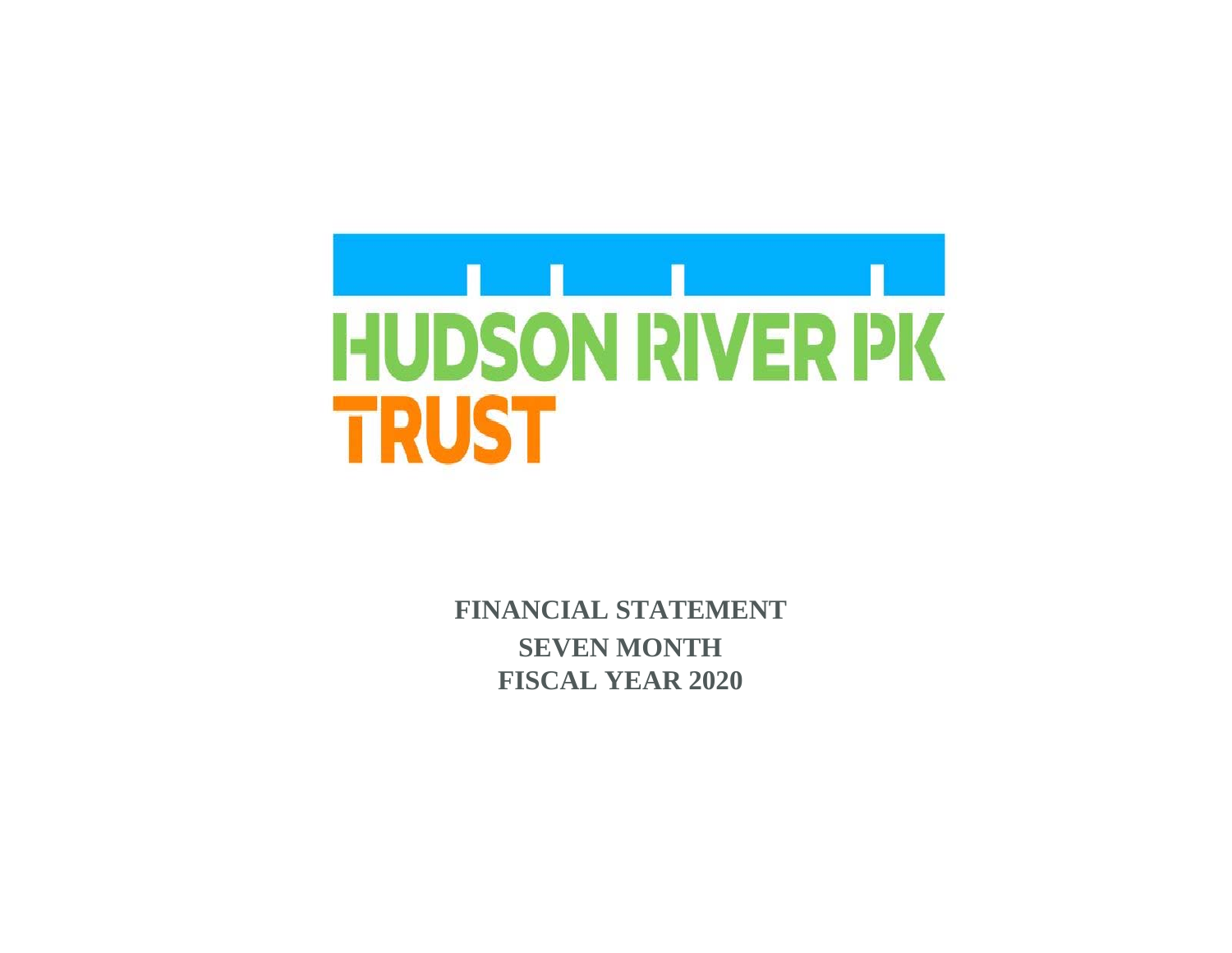## **HUDSON RIVER PARK TRUST (A Public Benefit Corporation in the State of New York) Statement of Net Position at October 31st, 2019**

## **unaudited**

| <b>Net Financial Position</b>                     |               |
|---------------------------------------------------|---------------|
| <b>Current Assets:</b>                            |               |
| Cash and equivalents                              | \$19,278,043  |
| Investment                                        | \$210,746,942 |
| Accounts receivable                               | \$13,591,094  |
| <b>Total Current Assets</b>                       | \$243,616,079 |
| Prepaid expenses                                  | \$1,885,017   |
| Long Term Receivables (25% FEMA Receivable)       | \$1,544,301   |
| Construction in progress                          | \$148,302,789 |
| Property and equipment, net                       | \$463,165,793 |
| <b>Total Other Assets</b>                         | \$614,897,901 |
| <b>Total assets</b>                               | \$858,513,980 |
| <b>Current Liabilities:</b>                       |               |
| Accounts payable                                  | \$2,623,612   |
| Accrued expenses (Includes net pension liability) | \$7,286,125   |
| <b>Total current liabilities</b>                  | \$9,909,737   |
| Other Postemployment Benefits Obligation          | \$17,799,241  |
| Deferred inflows of resources - unearned revenue  | \$2,582,824   |
| Net position:                                     |               |
| Net investment in capital assets                  | \$611,468,582 |
| Restricted for capital expenditures               | \$166,626,957 |
| Unrestricted                                      | \$50,126,640  |
| <b>Total net position</b>                         | \$858,513,980 |
|                                                   |               |